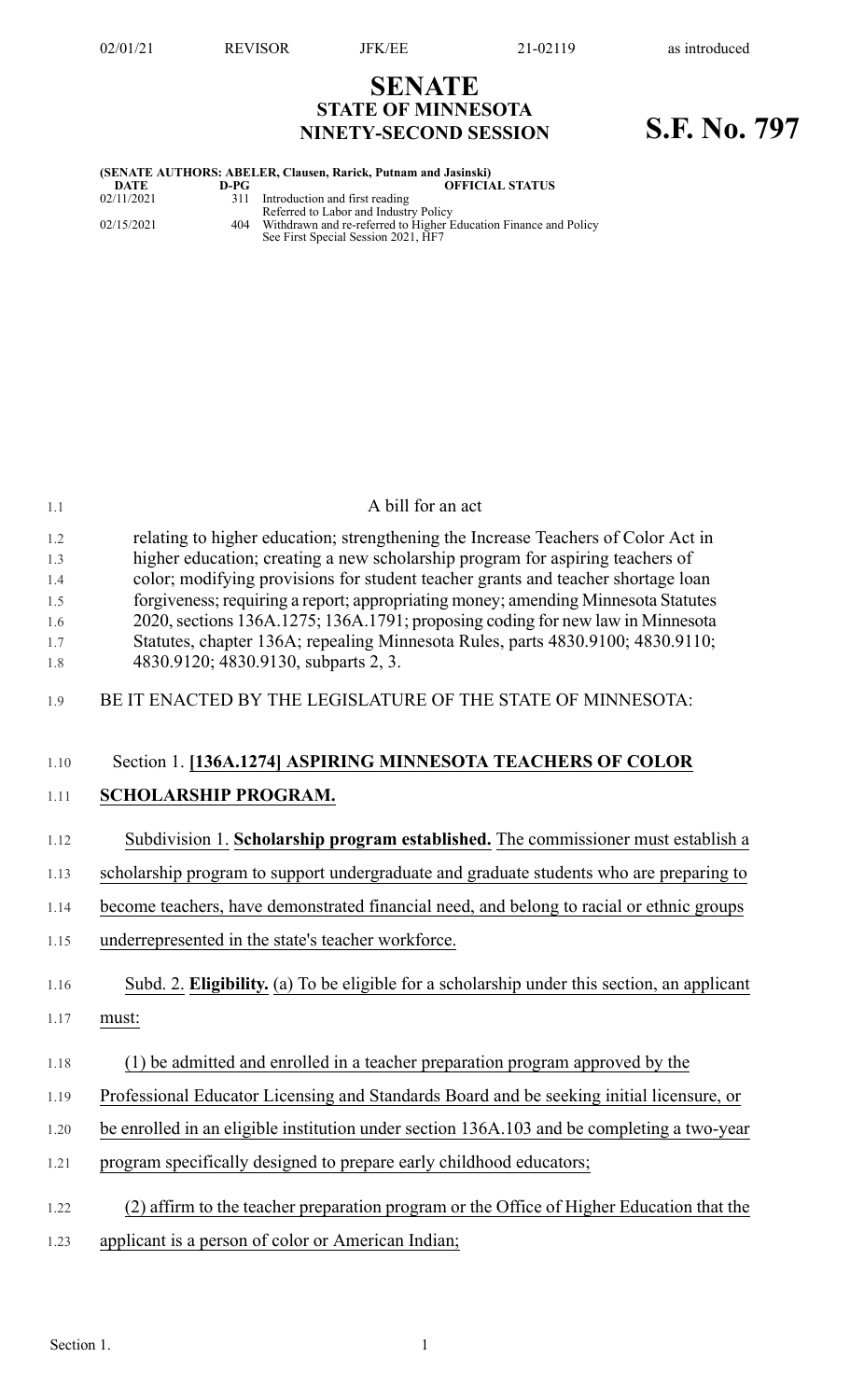|            | 02/01/21            | <b>REVISOR</b>                                                 | <b>JFK/EE</b> | 21-02119                                                                                                                                                              | as introduced |
|------------|---------------------|----------------------------------------------------------------|---------------|-----------------------------------------------------------------------------------------------------------------------------------------------------------------------|---------------|
| 2.1        |                     |                                                                |               | (3) be meeting satisfactory academic progress as defined under section 136A.101,                                                                                      |               |
| 2.2        | subdivision 10; and |                                                                |               |                                                                                                                                                                       |               |
| 2.3        |                     |                                                                |               | (4) demonstrate financial need based on criteria developed by the commissioner.                                                                                       |               |
|            |                     |                                                                |               |                                                                                                                                                                       |               |
| 2.4<br>2.5 |                     |                                                                |               | (b) An eligible applicant may receive a scholarship award more than once, but may<br>receive a total of no more than \$25,000 in scholarship awards from the program. |               |
|            |                     |                                                                |               |                                                                                                                                                                       |               |
| 2.6        |                     |                                                                |               | Subd. 3. Scholarship award amount. (a) The commissioner shall establish the                                                                                           |               |
| 2.7        |                     |                                                                |               | scholarship award amount based upon the anticipated number of eligible applicants and the                                                                             |               |
| 2.8        |                     |                                                                |               | funds available for the program. The established award amount is subject to the requirements                                                                          |               |
| 2.9        |                     |                                                                |               | of paragraphs (b) through (e) of this subdivision. If the funds available for the program are                                                                         |               |
| 2.10       |                     |                                                                |               | insufficient to make full awards to all eligible applicants, the commissioner must reduce                                                                             |               |
| 2.11       |                     | the established scholarship award amount.                      |               |                                                                                                                                                                       |               |
| 2.12       |                     |                                                                |               | (b) The maximum award amount is $$10,000$ per year for full-time study prior to student                                                                               |               |
| 2.13       |                     |                                                                |               | teaching. For undergraduate students, full-time study means enrollment in a minimum of                                                                                |               |
| 2.14       |                     |                                                                |               | 12 or more credits per term. For graduate students, full-time study means enrollment that                                                                             |               |
| 2.15       |                     |                                                                |               | the institution deems sufficient to confer full-time graduate student status.                                                                                         |               |
| 2.16       |                     |                                                                |               | (c) If an eligible applicant is enrolled in a program for one term during the academic                                                                                |               |
| 2.17       |                     |                                                                |               | year, the maximum award amount is \$5,000. If an eligible applicant is enrolled part time,                                                                            |               |
| 2.18       |                     | the award amount must be prorated on a per-credit basis.       |               |                                                                                                                                                                       |               |
| 2.19       |                     |                                                                |               | (d) Subject to the funds available for the program, and subject to the limitation in                                                                                  |               |
| 2.20       |                     |                                                                |               | paragraph (e), the minimum award amount established under this section for full-time study                                                                            |               |
| 2.21       |                     | must be no less than \$1,000 per year.                         |               |                                                                                                                                                                       |               |
| 2.22       |                     |                                                                |               | (e) An eligible applicant's individual award amount must not exceed the applicant's cost                                                                              |               |
| 2.23       |                     |                                                                |               | of attendance after deducting: (1) the sum of all state or federal grants and gift aid received,                                                                      |               |
| 2.24       |                     |                                                                |               | including a Pell Grant and state grant; (2) the sum of all institutional grants, scholarships,                                                                        |               |
| 2.25       |                     |                                                                |               | tuition waivers, and tuition remission amounts; and (3) the amount of any private grants or                                                                           |               |
| 2.26       | scholarships.       |                                                                |               |                                                                                                                                                                       |               |
| 2.27       |                     |                                                                |               | (f) Established award amounts are not rulemaking for purposes of chapter 14 or section                                                                                |               |
| 2.28       | 14.386.             |                                                                |               |                                                                                                                                                                       |               |
| 2.29       |                     |                                                                |               | Subd. 4. <b>Administration.</b> (a) The commissioner must establish an application process                                                                            |               |
| 2.30       |                     |                                                                |               | for individual students and institutions on behalf of all eligible students at the institution                                                                        |               |
| 2.31       |                     | and other guidelines for implementing the scholarship program. |               |                                                                                                                                                                       |               |
| 2.32       |                     |                                                                |               | (b) The commissioner must give equal consideration to all eligible applicants regardless                                                                              |               |
| 2.33       |                     |                                                                |               | of the order the application was received before the application deadline.                                                                                            |               |

Section 1. 2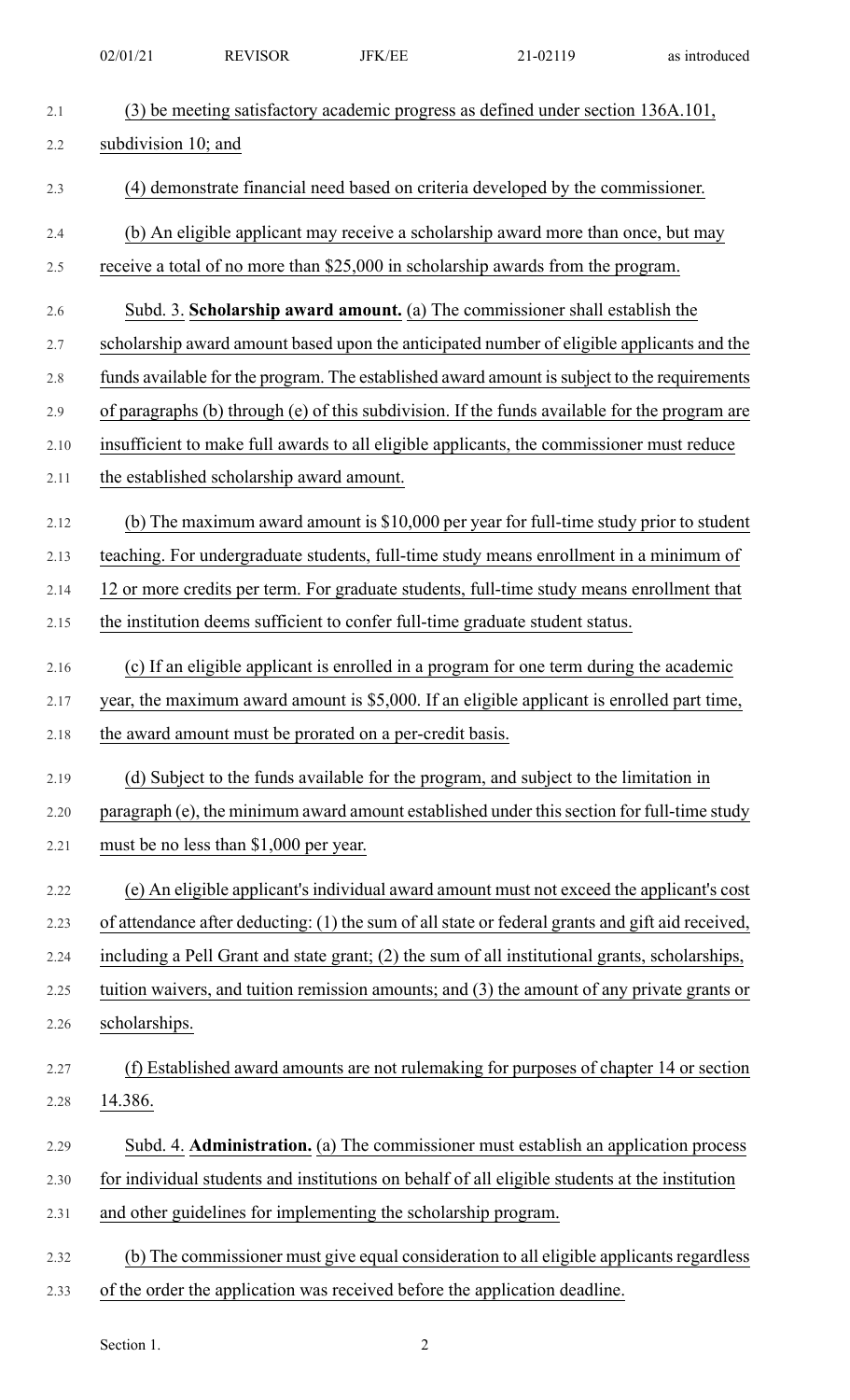| 02/01/21 | <b>REVISOR</b> | <b>JFK/EE</b> | <sup>2</sup> 1-02119<br>$1 - 0211$ | as introduced |
|----------|----------------|---------------|------------------------------------|---------------|
|          |                |               |                                    |               |

| 3.1  | (c) A scholarship award must be paid to the eligible applicant's teacher preparation           |
|------|------------------------------------------------------------------------------------------------|
| 3.2  | institution on behalf of the eligible applicant. Awards may be paid only when the institution  |
| 3.3  | has confirmed to the commissioner the applicant's name, racial or ethnic identity, gender,     |
| 3.4  | licensure area sought, and enrollment status.                                                  |
| 3.5  | Subd. 5. Creation of account. An aspiring teachers of color scholarship account is             |
| 3.6  | established in the special revenue fund. Money in the account is appropriated to the           |
| 3.7  | commissioner to fund scholarships to student teachers belonging to a racial or ethnic group    |
| 3.8  | underrepresented in the teacher workforce. Appropriations from the account do not cancel       |
| 3.9  | and are available until expended.                                                              |
| 3.10 | Subd. 6. Report. By July 15 of each year, the commissioner must submit an interim              |
| 3.11 | report on the scholarship program based on available data to the legislative committees with   |
| 3.12 | jurisdiction over higher education finance and policy. By December 15 of each year, the        |
| 3.13 | commissioner must submit a full report on the details of the scholarship program for the       |
| 3.14 | previous fiscal year to the legislative committees with jurisdiction over higher education     |
| 3.15 | finance and policy. The reports must also be made available on the Office of Higher            |
| 3.16 | Education's website. The reports must include the following information:                       |
| 3.17 | (1) the balance of the aspiring teachers of color scholarship account in the special revenue   |
| 3.18 | fund;                                                                                          |
| 3.19 | (2) the number of applicants and the number of award recipients, each broken down by           |
| 3.20 | postsecondary institution with ten or more recipients;                                         |
| 3.21 | (3) the total number of awards, the total dollar amount of all awards, and the average         |
| 3.22 | award amount; and                                                                              |
| 3.23 | (4) summary data on the racial or ethnic identity, gender, licensure area sought, and          |
| 3.24 | enrollment status of all applicants and award recipients.                                      |
| 3.25 | <b>EFFECTIVE DATE.</b> This section is effective July 1, 2021, and initial scholarships        |
| 3.26 | must be awarded by November 1, 2021.                                                           |
|      |                                                                                                |
| 3.27 | Sec. 2. Minnesota Statutes 2020, section 136A.1275, is amended to read:                        |
| 3.28 | 136A.1275 STUDENT TEACHER CANDIDATE GRANTS.                                                    |
| 3.29 | Subdivision 1. Establishment. $(a)$ The commissioner of the Office of Higher Education         |
| 3.30 | must establish a grant program for student teaching stipends for low-income students enrolled  |
| 3.31 | in a Professional Educator Licensing and Standards Board-approved teacher preparation          |
| 3.32 | program who intend to teach are student teaching in a licensure shortage area after graduating |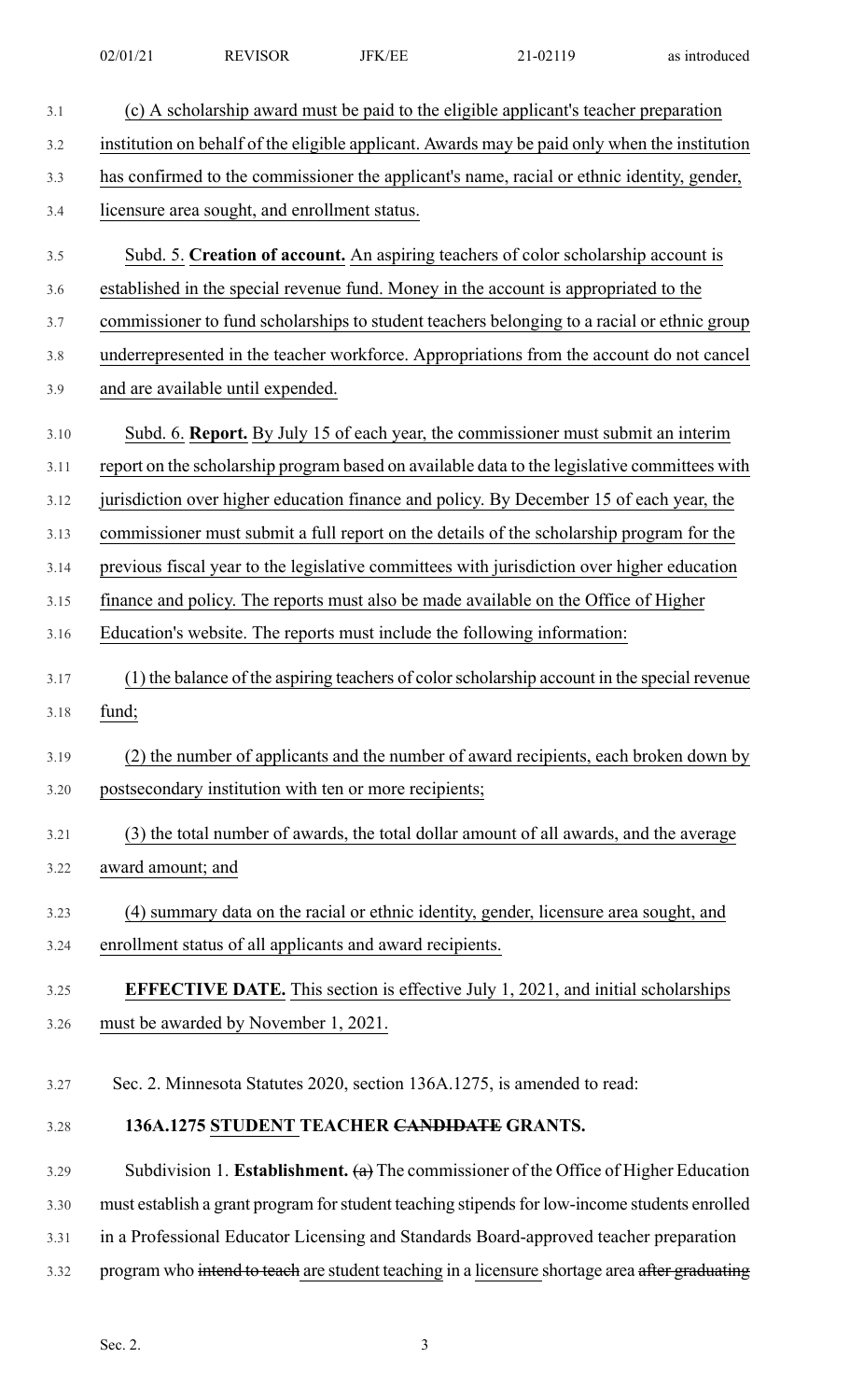| 4.1  | and receiving their teaching license or belong to an underrepresented a racial or ethnic group |
|------|------------------------------------------------------------------------------------------------|
| 4.2  | underrepresented in the teacher workforce.                                                     |
| 4.3  | (b) "Shortage area" means a license field or economic development region within                |
| 4.4  | Minnesota defined as a shortage area by the Professional Educator Licensing and Standards      |
| 4.5  | Board in coordination with the commissioner using data collected for the teacher supply        |
| 4.6  | and demand report under section 122A.091, subdivision 5.                                       |
| 4.7  | Subd. 1a. Definitions. (a) For the purposes of this section, the following terms have the      |
| 4.8  | meanings given.                                                                                |
| 4.9  | (b) "Economic development region" means an area so designated in the governor's                |
| 4.10 | executive order number 83-15, dated March 15, 1983.                                            |
| 4.11 | (c) "Licensure shortage area" means a licensure field within an economic development           |
| 4.12 | region experiencing a shortage of Tier 3 or Tier 4 licensed teachers as determined by the      |
|      |                                                                                                |
| 4.13 | Professional Educator Licensing and Standards Board using data collected for the teacher       |
| 4.14 | supply and demand report under section 122A.091, subdivision 5, and the tiered license         |
| 4.15 | and special permission report in accordance with Minnesota Rules, part 8710.0310, subpart      |
| 4.16 | 8. The severity of a licensure shortage area is determined by the percentage of teachers       |
| 4.17 | working in a licensure field not holding a Tier 3 or Tier 4 license in that field where there  |
| 4.18 | are at least ten teachers in the economic development region working within that licensure     |
| 4.19 | field.                                                                                         |
| 4.20 | (d) "Permanent residence" means:                                                               |
| 4.21 | (1) the address listed on the student teacher's most recent Free Application for Federal       |
| 4.22 | Student Aid (FAFSA) or state financial aid application; or                                     |
| 4.23 | (2) the economic development region in which the student teacher graduated from high           |
| 4.24 | school.                                                                                        |
| 4.25 | Subd. 2. Eligibility. (a) To be eligible for a grant under this section, a student teacher     |
| 4.26 | eandidate must:                                                                                |
| 4.27 | (1) meet all of the following criteria:                                                        |
| 4.28 | (1) (i) be enrolled in a Professional Educator Licensing and Standards Board-approved          |
| 4.29 | teacher preparation program that requires at least 12 weeks of student teaching to complete    |
| 4.30 | the program in order to be recommended for any Tier 3 teaching license;                        |
| 4.31 | $(2)$ (ii) demonstrate financial need based on criteria established by the commissioner        |
| 4.32 | under subdivision 3; and                                                                       |

02/01/21 REVISOR JFK/EE 21-02119 as introduced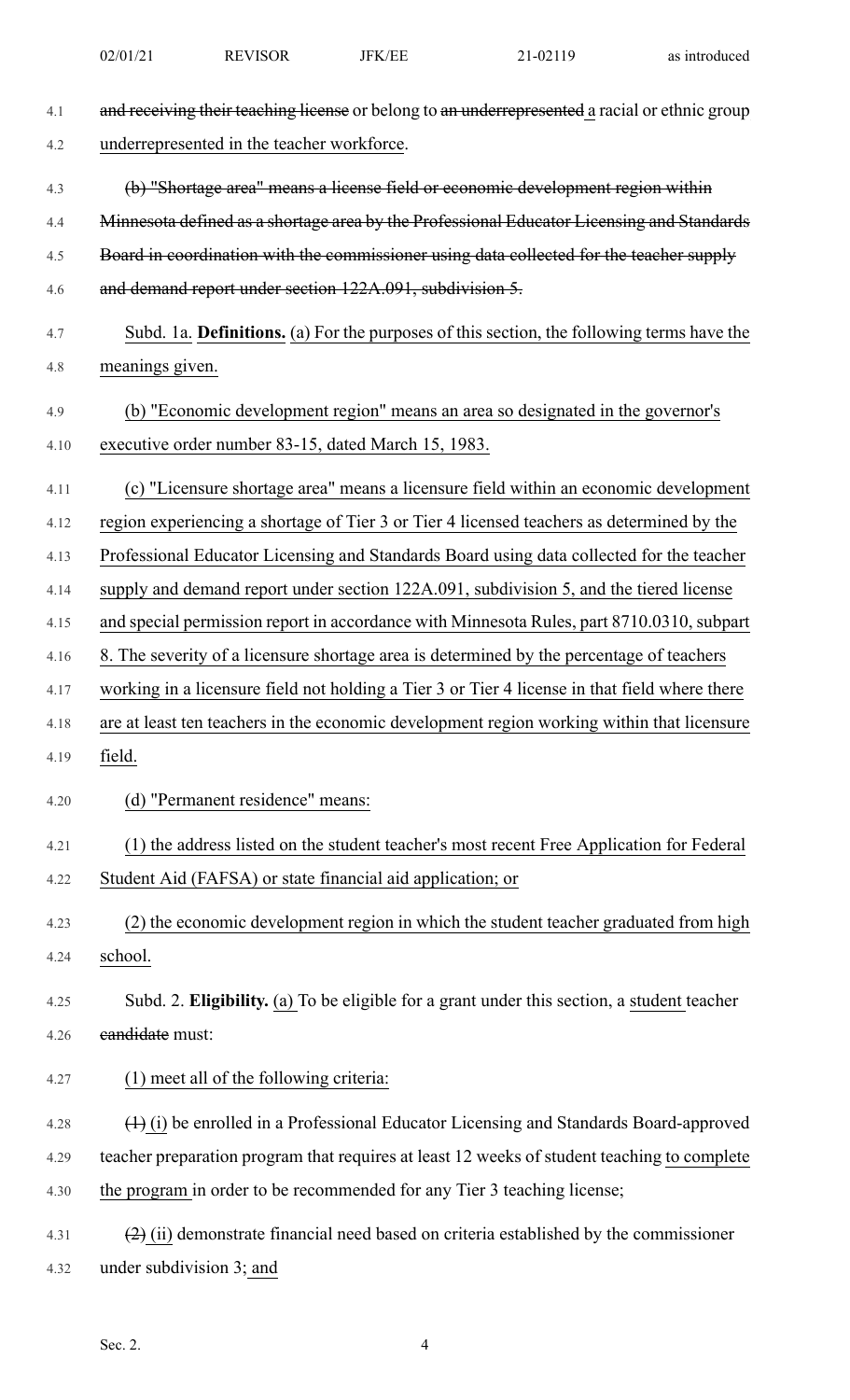| 5.1  | $\left(\frac{3}{2}\right)$ (iii) be meeting satisfactory academic progress as defined under section 136A.101, |
|------|---------------------------------------------------------------------------------------------------------------|
| 5.2  | subdivision 10; and                                                                                           |
| 5.3  | (2) meet one of the following criteria:                                                                       |
| 5.4  | $(4)$ intend to teach in a shortage area (i) be student teaching in one of the ten most severe                |
| 5.5  | licensure shortage areas in the economic development region where either the student                          |
| 5.6  | teacher's student teaching site or permanent residence is located in the year the student                     |
| 5.7  | teacher receives a grant; or                                                                                  |
| 5.8  | belong to a racial or ethnic group underrepresented in the Minnesota teacher workforce.                       |
| 5.9  | Intent can be documented based on the teacher license field the student is pursuing or a                      |
| 5.10 | statement of intent to teach in an economic development region defined as a shortage area                     |
| 5.11 | in the year the student receives a grant (ii) affirm to the teacher preparation program or the                |
| 5.12 | Office of Higher Education that the applicant is a person of color or American Indian.                        |
| 5.13 | (b) A student teacher may be eligible under the criteria in paragraph (a), clause (2), item                   |
| 5.14 | (ii), so long as the aggregate percentage of teachers of color and American Indian teachers                   |
| 5.15 | in the state, as determined by the Professional Educator Licensing and Standards Board, is                    |
| 5.16 | lower than the aggregate percentage of kindergarten through grade 12 students of color and                    |
| 5.17 | kindergarten through grade 12 American Indian students in the state, as determined by the                     |
| 5.18 | commissioner of education under section 120B.35, subdivision 3. Only individuals who                          |
| 5.19 | close the gap between these percentages are eligible under this criteria.                                     |
| 5.20 | Subd. 3. Administration; repayment. (a) The commissioner must establish an                                    |
| 5.21 | application process and other guidelines for implementing this program. The commissioner                      |
| 5.22 | must notify grant recipients of their award amounts by the following dates:                                   |
| 5.23 | (1) for fall student teaching placements, recipients must be notified by August 1;                            |
| 5.24 | (2) for spring student teaching placements, recipients must be notified by December 1;                        |
| 5.25 | and                                                                                                           |
| 5.26 | (3) for summer student teaching placements, recipients must be notified by May 1.                             |
| 5.27 | These notification deadlines do not apply in cases where grants are awarded to student                        |
| 5.28 | teachers who applied after application deadlines and funds remained after the initial round                   |
| 5.29 | of grants were awarded.                                                                                       |
| 5.30 | (b) The commissioner must determine each academic year the stipend amount up to                               |
| 5.31 | \$7,500 based on the amount of available funding, the number of eligible applicants, and the                  |

5.32 financial need of the applicants.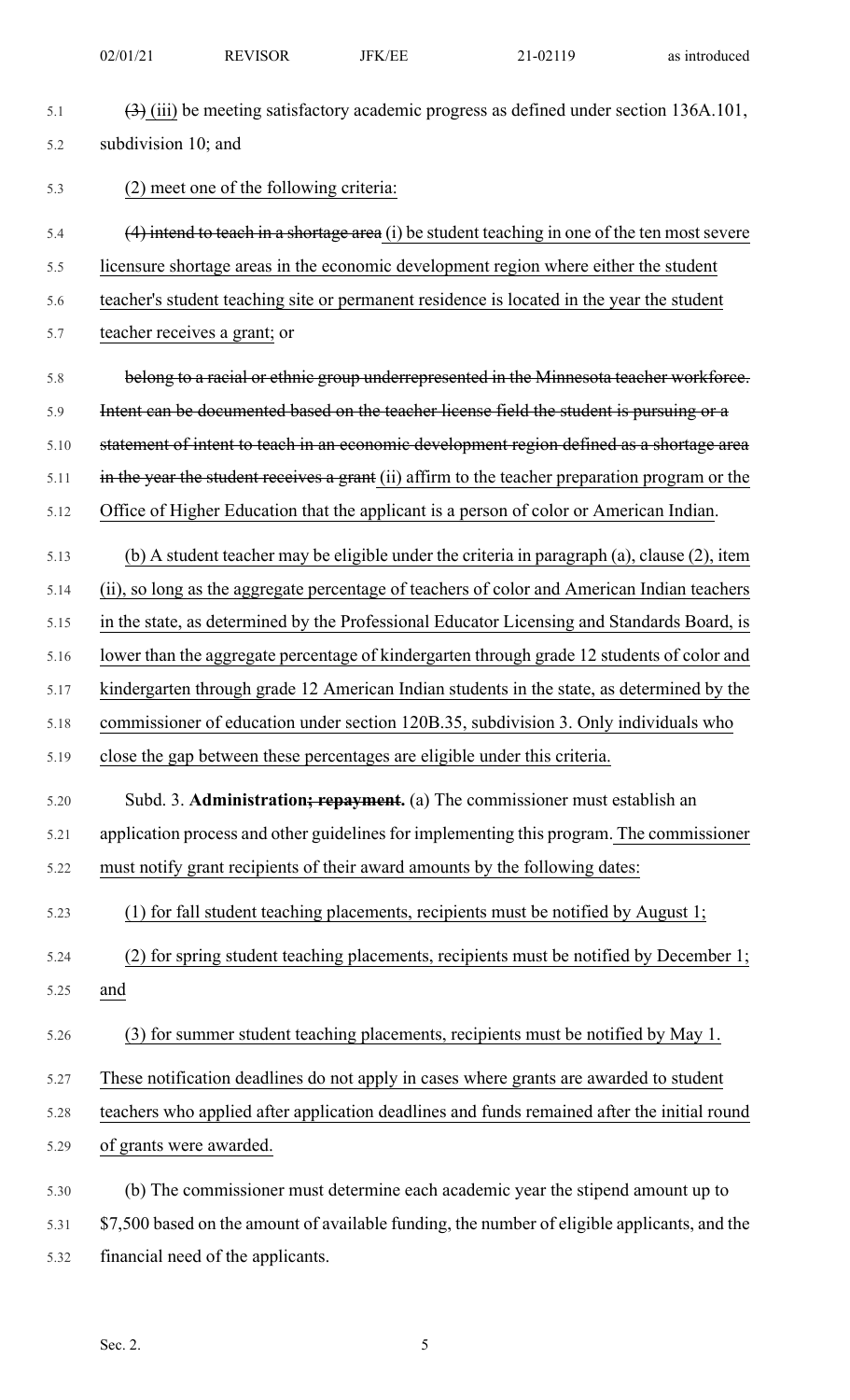6.1 (c) The percentage of the total award funds available at the beginning of the fiscal year 6.2 reserved for teacher candidates who identify as belonging to a racial or ethnic group 6.3 underrepresented in the Minnesota teacher workforce must be equal to or greater than the 6.4 total percentage of students of racial or ethnic groups underrepresented in the Minnesota 6.5 teacher workforce as measured under section 120B.35, subdivision 3. If this percentage 6.6 cannot be met because of a lack of qualifying candidates, the remaining amount may be 6.7 awarded to teacher candidates who intend to teach in a shortage area.

6.8 (c) The amount reserved under this paragraph seeks to improve all students' access to 6.9 effective and diverse teachers under sections 120B.11 and 124D.861. So long as the aggregate 6.10 percentage of teachers of color and American Indian teachers in the state, as determined by 6.11 the Professional Educator Licensing and Standards Board, is lower than the aggregate 6.12 percentage of kindergarten through grade 12 students of color and kindergarten through 6.13 grade 12 American Indian students in the state, as determined by the commissioner of 6.14 education under section 120B.35, subdivision 3, the commissioner must reserve a percentage 6.15 of the grant program's unrestricted appropriation for those student teachers eligible for a 6.16 grant under the criteria in subdivision 2, paragraph (a), clause (2), item (ii). The percentage 6.17 reserved under this paragraph must be equal to or greater than the aggregate percentage of 6.18 kindergarten through grade 12 students of color and kindergarten through grade 12 American 6.19 Indian students in the state, as determined by the commissioner of education under section 6.20 120B.35, subdivision 3. If the reserved amount cannot be fully spent because of a lack of 6.21 qualifying applicants, the remaining amount must be transferred to the student teacher grant 6.22 program reserve account established in subdivision 4. If the reserved amount is insufficient 6.23 to make full awards to all qualifying applicants, the commissioner shall use funds available 6.24 in the student teacher grant program reserve account to increase grant awards up to the full 6.25 award amount or evenly across applicants, based on the available funds in the account. 6.26 (d) The commissioner must give equal consideration to all applicants regardless of the 6.27 order the application was received before the application deadline. If the funds available 6.28 for this program are insufficient to make full awards to eligible applicants, the commissioner 6.29 must give priority for awarding grants to eligible applicants pursuing the most severe

6.30 licensure shortage areas in their respective economic development regions.

## 6.31 Subd. 4. **Creation of account.** A student teacher grant program reserve account is 6.32 established in the special revenue fund. Money in the account is appropriated to the 6.33 commissioner to fund grants to student teachers eligible for a grant under the criteria in 6.34 subdivision 2, paragraph (a), clause (2), item (ii). Appropriations from the account do not 6.35 cancel and are available until expended.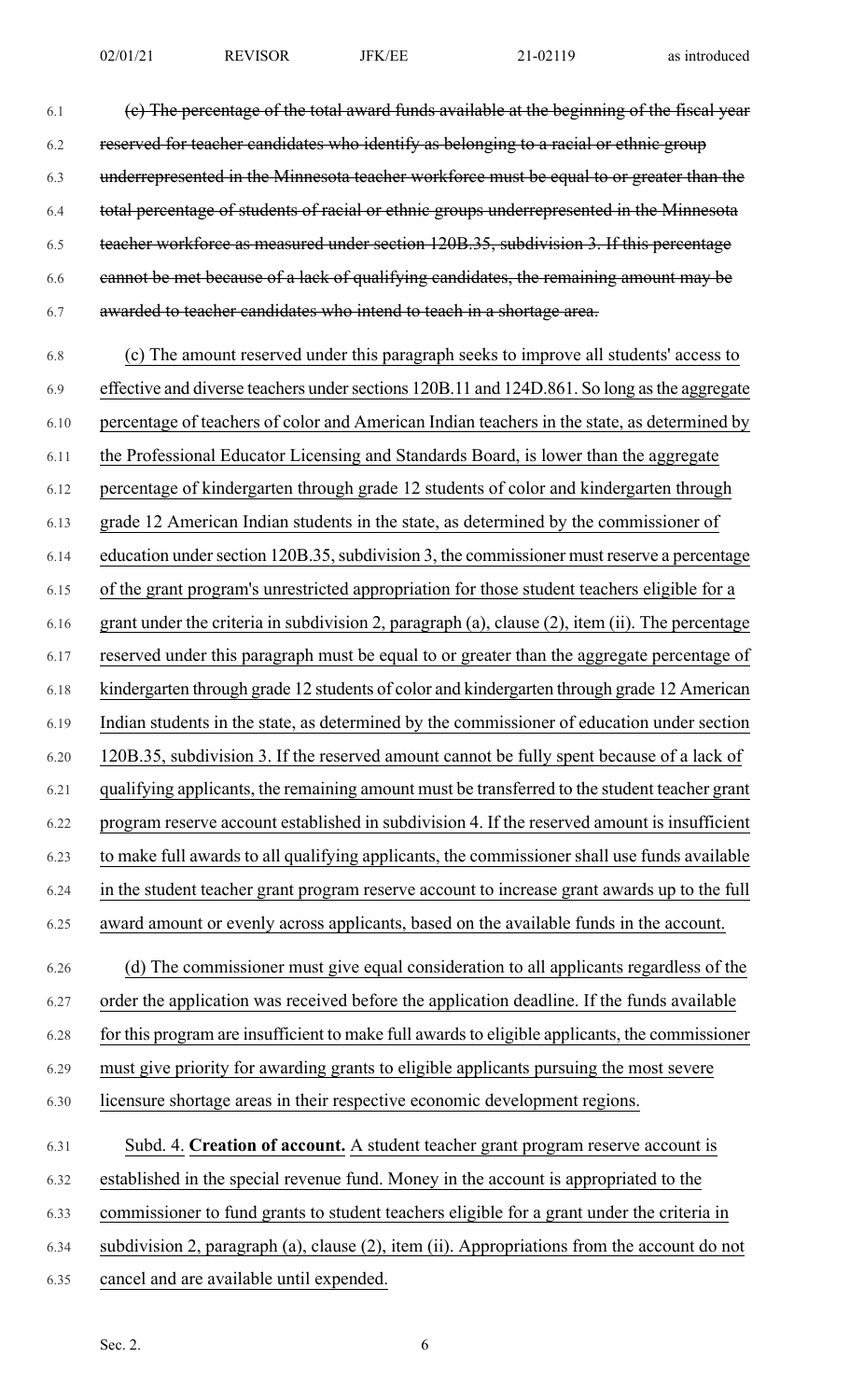| 7.1  | Subd. 5. Reporting. (a) By July 15 of each year, the commissioner must submit a report           |
|------|--------------------------------------------------------------------------------------------------|
| 7.2  | on the details of the program under this section for the previous fiscal year to the legislative |
| 7.3  | committees with jurisdiction over higher education finance and policy. The report must           |
| 7.4  | include the following information:                                                               |
| 7.5  | (1) the balance of the student teacher grant program reserve account in the special revenue      |
| 7.6  | fund;                                                                                            |
| 7.7  | (2) the licensure shortage areas giving rise to award eligibility, organized by economic         |
| 7.8  | development region;                                                                              |
| 7.9  | (3) the extent of racial or ethnic underrepresentation in the teacher workforce statewide        |
| 7.10 | and broken down by economic development region; and                                              |
| 7.11 | (4) separately for each eligibility criteria under subdivision 2, paragraph (a), clause (2):     |
| 7.12 | (i) the number of eligible applicants and the number of student teachers receiving an            |
| 7.13 | award, each broken down by postsecondary institution; and                                        |
| 7.14 | (ii) the total number of awards, the total dollar amount of all awards, and the average          |
| 7.15 | award amount.                                                                                    |
| 7.16 | (b) Within 60 days after each round of award notifications required under subdivision            |
| 7.17 | 3, paragraph (a), the commissioner must publish on the Office of Higher Education's website      |
| 7.18 | an interim report with data on the most recent round of grant awards. The report must include    |
| 7.19 | the same information required to be included in the report under paragraph (a).                  |
| 7.20 | <b>EFFECTIVE DATE.</b> This section is effective July 1, 2021, except that the commissioner      |
| 7.21 | may delay notification to student teachers receiving grants for the fall 2021 term until August  |
| 7.22 | 15, 2021.                                                                                        |
| 7.23 | Sec. 3. Minnesota Statutes 2020, section 136A.1791, is amended to read:                          |
| 7.24 | 136A.1791 TEACHER SHORTAGE LOAN FORGIVENESS PROGRAM.                                             |
| 7.25 | Subdivision 1. Definitions. (a) The terms used in this section have the meanings given           |
| 7.26 | them in this subdivision.                                                                        |
| 7.27 | (b) "Qualified educational loan" means a government, commercial, or foundation loan              |
| 7.28 | for actual costs paid for tuition and reasonable educational and living expenses related to a    |
| 7.29 | teacher's preparation or further education.                                                      |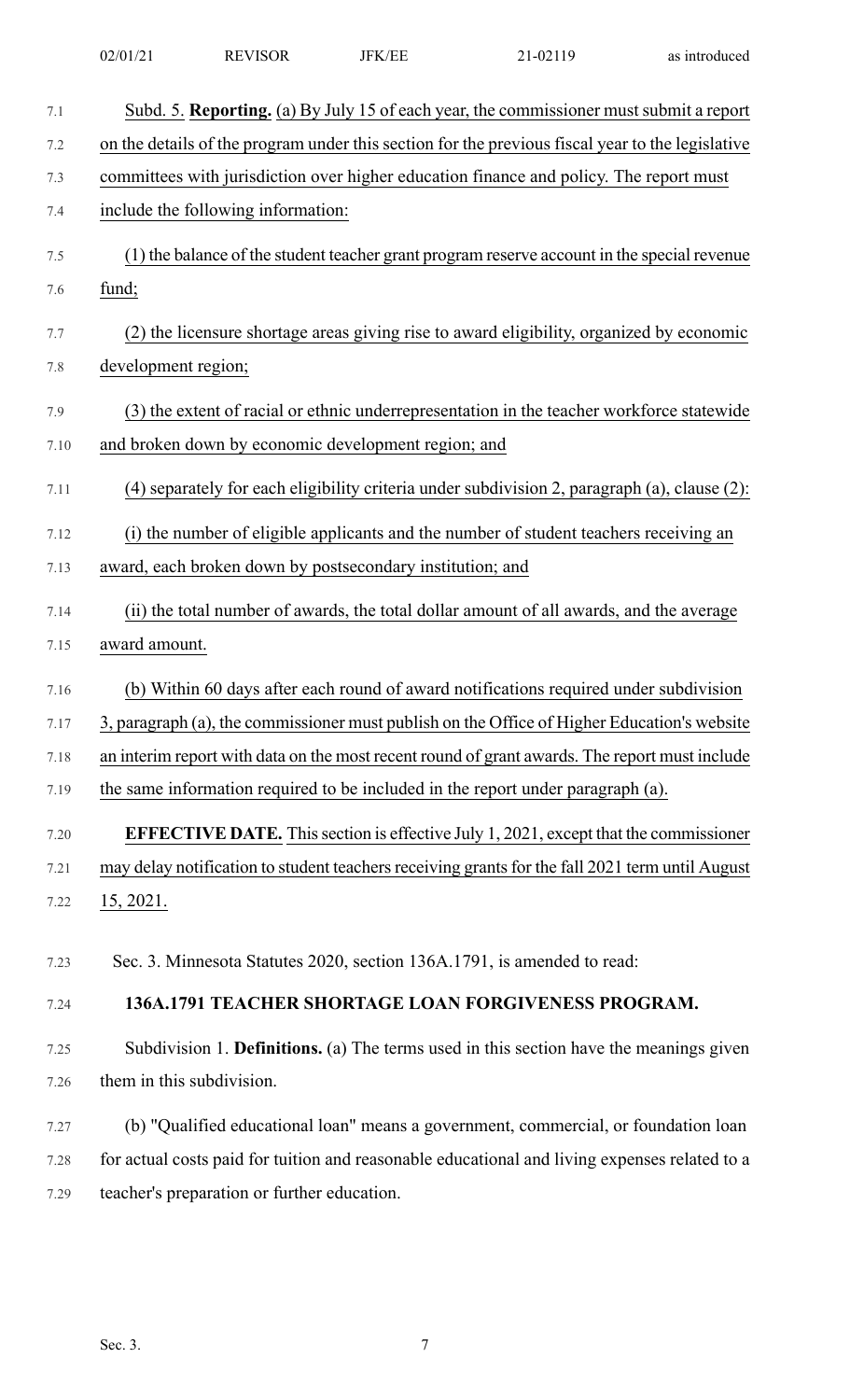| 8.1  | (c) "School district" means an independent school district, special school district,               |
|------|----------------------------------------------------------------------------------------------------|
|      |                                                                                                    |
| 8.2  | intermediate district, education district, special education cooperative, service cooperative,     |
| 8.3  | a cooperative center for vocational education, or a charter school located in Minnesota.           |
| 8.4  | (d) "Teacher" means an individual holding a teaching license issued by:                            |
| 8.5  | (1) a classroom teacher or other similar professional employee required by law to hold             |
| 8.6  | a license or permission from the Professional Educator Licensing and Standards Board who           |
| 8.7  | is employed by a school district to provide classroom instruction.; or                             |
| 8.8  | (2) a Head Start or Early Head Start nonlicensed early childhood professional employed             |
| 8.9  | by a Head Start program under section 119A.50.                                                     |
| 8.10 | (e) "Teacher shortage area" means: "Licensure shortage area" has the meaning given in              |
| 8.11 | section 136A.1275.                                                                                 |
| 8.12 | (1) the licensure fields and economic development regions reported by the Professional             |
| 8.13 | Educator Licensing and Standards Board in coordination with the commissioner as                    |
| 8.14 | experiencing a teacher shortage; and                                                               |
| 8.15 | (2) economic development regions where there is a shortage of licensed teachers who                |
| 8.16 | reflect the racial or ethnic diversity of students in the region as reported by the Professional   |
| 8.17 | Educator Licensing and Standards Board in coordination with the commissioner.                      |
| 8.18 | (f) "Commissioner" means the commissioner of the Office of Higher Education unless                 |
| 8.19 | indicated otherwise.                                                                               |
| 8.20 | (g) "Economic development region" means an area so designated in the governor's                    |
| 8.21 | executive order number 83-15, dated March 15, 1983.                                                |
| 8.22 | Subd. 2. Program established; administration. (a) The commissioner shall must                      |
| 8.23 | establish and administer a teacher shortage loan forgiveness program. A teacher is eligible        |
| 8.24 | for the program if the teacher is teaching in an identified teacher shortage area under            |
| 8.25 | subdivision 3 and complies with the requirements of this section.                                  |
| 8.26 | (b) The commissioner must give equal consideration to all applicants regardless of the             |
| 8.27 | order the application was received before the application deadline. If the amount appropriated     |
| 8.28 | for this program is insufficient to make full awards to eligible applicants, the commissioner      |
| 8.29 | must give priority for awarding loan forgiveness to: first, applicants with the greatest financial |
| 8.30 | need considering the applicant's income, household size, and total qualified educational           |
| 8.31 | loan; and, second, applicants teaching in the most severe licensure shortage areas in the          |
| 8.32 | economic development region where they teach.                                                      |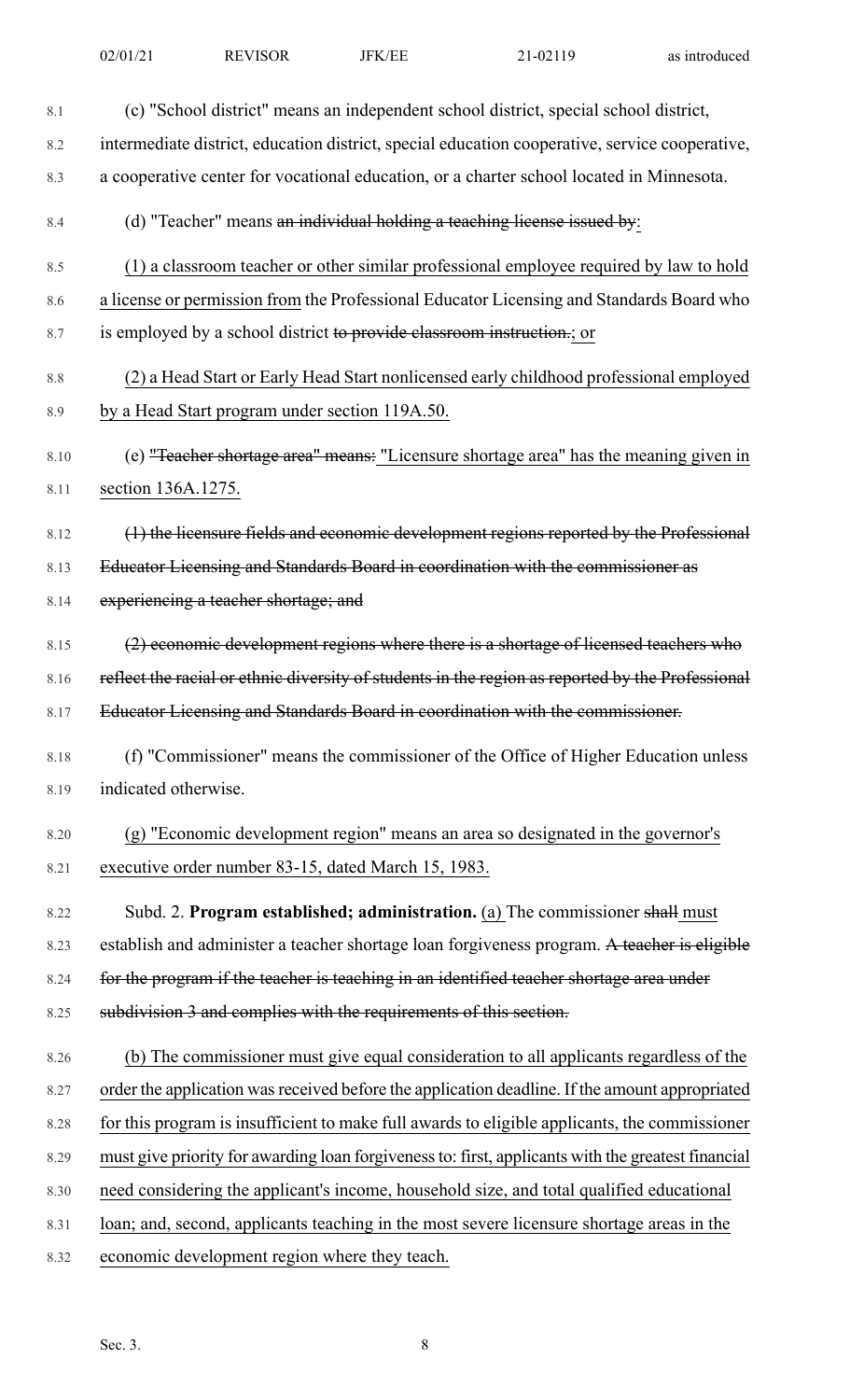| 9.1  | (c) The commissioner must ensure an equitable distribution of student loan repayment          |
|------|-----------------------------------------------------------------------------------------------|
| 9.2  | funds to teachers across all economic development regions using a method determined by        |
| 9.3  | the commissioner. Funds reserved under paragraph (d) must be allocated separately.            |
| 9.4  | (d) The amount reserved under this paragraph seeks to improve all students' access to         |
| 9.5  | effective and diverse teachers under sections 120B.11 and 124D.861. So long as the aggregate  |
| 9.6  | percentage of teachers of color and American Indian teachers in the state, as determined by   |
| 9.7  | the Professional Educator Licensing and Standards Board, is lower than the aggregate          |
| 9.8  | percentage of kindergarten through grade 12 students of color and kindergarten through        |
| 9.9  | grade 12 American Indian students in the state, as determined by the commissioner of          |
| 9.10 | education under section 120B.35, subdivision 3, the commissioner must reserve a percentage    |
| 9.11 | of the loan forgiveness program's available funds for those teachers eligible for loan        |
| 9.12 | forgiveness under the criteria in subdivision 4, paragraph (b), clause (2). The percentage    |
| 9.13 | reserved under this paragraph must be equal to or greater than the aggregate percentage of    |
| 9.14 | kindergarten through grade 12 students of color and kindergarten through grade 12 American    |
| 9.15 | Indian students in the state, as determined by the commissioner of education under section    |
| 9.16 | 120B.35, subdivision 3.                                                                       |
| 9.17 | Subd. 3. Report on teacher shortage areas. Using data collected for the teacher supply        |
| 9.18 | and demand report to the legislature under section 122A.091, subdivision 5, the Professional  |
| 9.19 | Educator Licensing and Standards Board shall identify the licensure fields and economic       |
| 9.20 | development regions in Minnesota experiencing a teacher shortage.                             |
| 9.21 | Subd. 4. Application for loan forgiveness; eligibility. (a) Each applicant for loan           |
| 9.22 | forgiveness, according to rules adopted by the commissioner, shall must:                      |
| 9.23 | (1) apply for teacher shortage loan forgiveness and promptly submit any additional            |
| 9.24 | information required by the commissioner; and                                                 |
| 9.25 | (2) submit to the commissioner a completed affidavit, prescribed by the commissioner,         |
| 9.26 | affirming the teacher is teaching in: (i) a licensure field identified by the commissioner as |
| 9.27 | experiencing a teacher shortage; or (ii) an economic development region identified by the     |
| 9.28 | commissioner as experiencing a teacher shortage eligible for loan forgiveness.                |
| 9.29 | (b) To be eligible for loan forgiveness under this section, a teacher must have taught in     |
| 9.30 | Minnesota for at least one complete school year and:                                          |
| 9.31 | (1) be currently teaching in one of the ten most severe licensure shortage areas in the       |
| 9.32 | teacher's economic development region; or                                                     |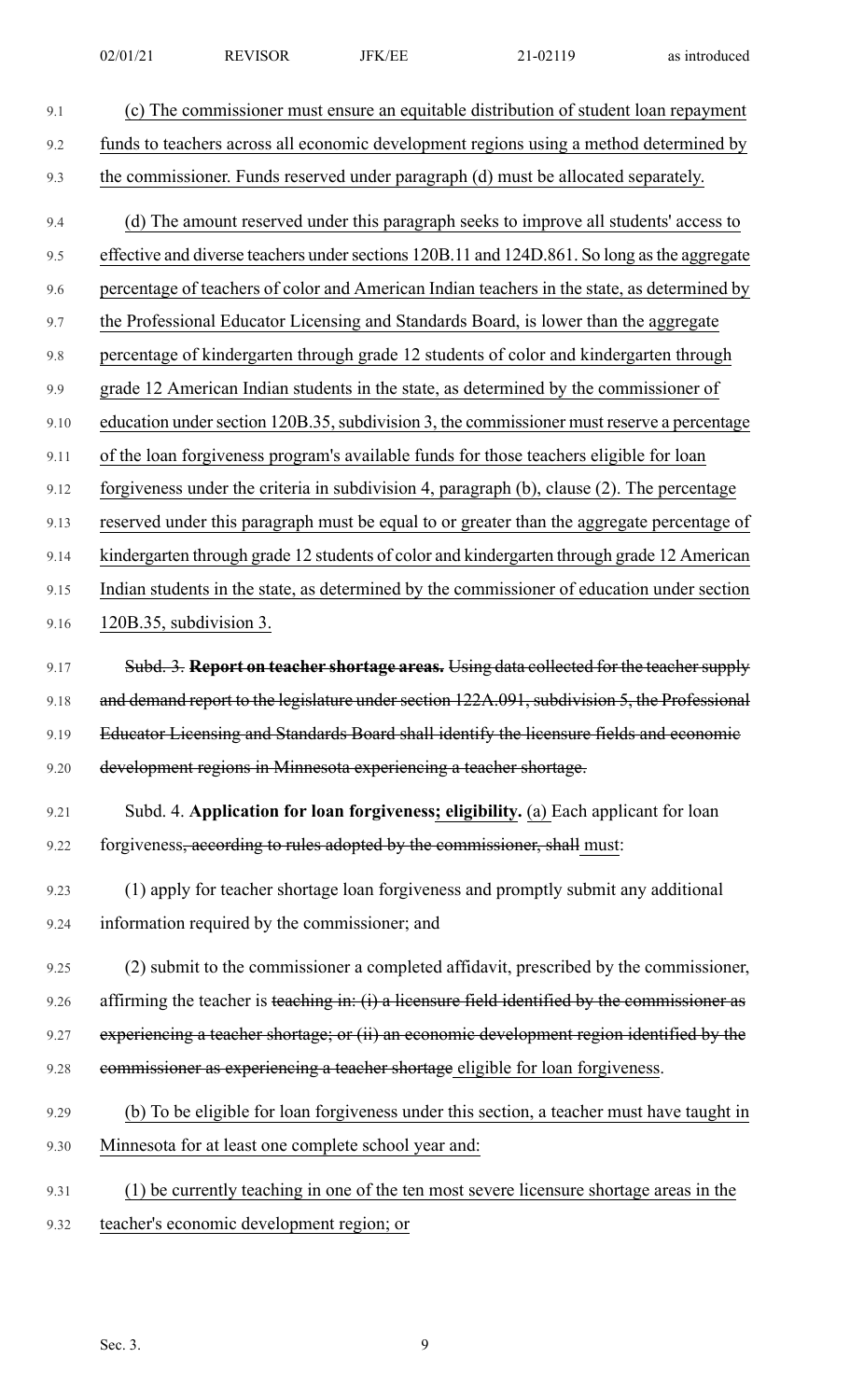| 02/01<br><b>REVISOR</b><br>$\sim$<br>02110<br>$\sim$<br>FК<br>' н<br>as<br>◡▱ | -introduced |
|-------------------------------------------------------------------------------|-------------|
|-------------------------------------------------------------------------------|-------------|

| 10.1  | (2) be currently teaching in Minnesota and self-identify to the commissioner as a person       |
|-------|------------------------------------------------------------------------------------------------|
| 10.2  | of color or American Indian.                                                                   |
| 10.3  | (c) A teacher may be eligible under the criteria in paragraph (b), clause (2), so long as      |
| 10.4  | the aggregate percentage of teachers of color and American Indian teachers in the state, as    |
| 10.5  | determined by the Professional Educator Licensing and Standards Board, is lower than the       |
| 10.6  | aggregate percentage of kindergarten through grade 12 students of color and kindergarten       |
| 10.7  | through grade 12 American Indian students in the state, as determined by the commissioner      |
| 10.8  | of education under section 120B.35, subdivision 3. Only individuals who close the gap          |
| 10.9  | between these percentages are eligible under this criteria.                                    |
| 10.10 | Subd. 5. Amount of loan forgiveness. (a) To the extent funding is available, the annual        |
| 10.11 | amount of teacher shortage loan forgiveness for an approved applicant shall must not exceed    |
| 10.12 | \$1,000 \$2,000 or the cumulative balance of the applicant's qualified educational loans,      |
| 10.13 | including principal and interest, whichever amount is less.                                    |
| 10.14 | (b) Recipients must secure their own qualified educational loans. Teachers who graduate        |
| 10.15 | from an approved teacher preparation program or teachers who add a licensure field,            |
| 10.16 | consistent with the teacher shortage requirements of this section, are eligible to apply for   |
| 10.17 | the loan forgiveness program.                                                                  |
| 10.18 | (c) No teacher shall may receive more than $f$ ive ten annual awards.                          |
| 10.19 | (d) Notwithstanding paragraph (a), an approved applicant who meets both eligibility            |
| 10.20 | criteria under subdivision 4, paragraph (b), clauses (1) and (2), may receive an annual amount |
| 10.21 | of up to \$3,000 or the cumulative balance of the applicant's qualified educational loans,     |
| 10.22 | including principal and interest, whichever amount is less.                                    |
| 10.23 | Subd. 6. Disbursement. (a) The commissioner must make annual disbursements directly            |
| 10.24 | to the participant of the amount for which a participant is eligible, for each year that a     |
| 10.25 | participant is eligible.                                                                       |
| 10.26 | (b) Within 60 days of the disbursement date, the participant must provide the                  |
| 10.27 | commissioner with verification that the full amount of loan repayment disbursement has         |
| 10.28 | been applied toward the designated loans. A participant that previously received funds under   |
| 10.29 | this section but has not provided the commissioner with such verification is not eligible to   |
| 10.30 | receive additional funds.                                                                      |
| 10.31 | Subd. 7. Penalties. (a) A teacher who submits a false or misleading application or other       |
| 10.32 | false or misleading information to the commissioner may:                                       |
| 10.33 | (1) have his or her teaching license suspended or revoked under section 122A.20;               |
|       |                                                                                                |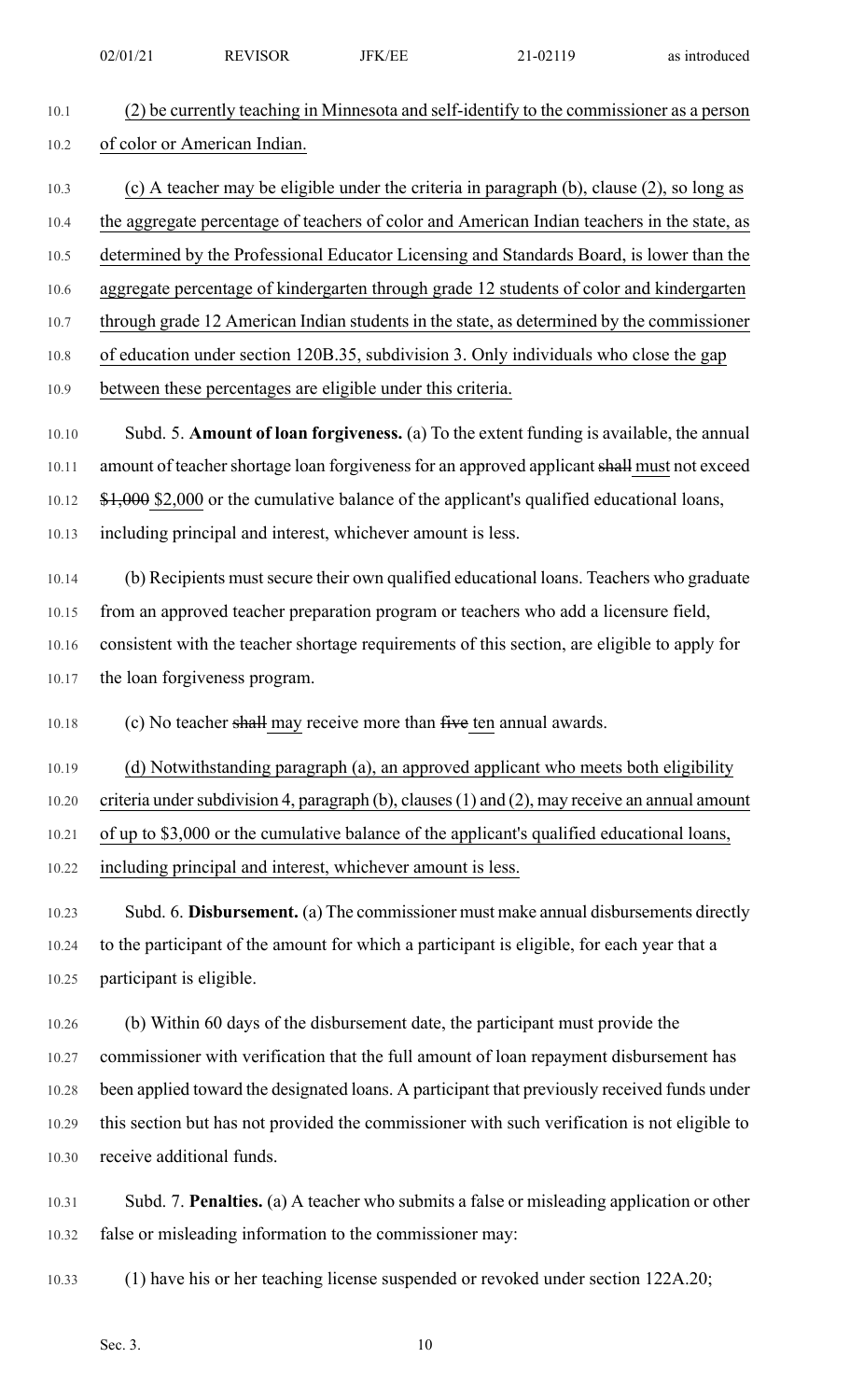11.1 (2) be disciplined by the teacher's employing school district; or

11.2 (3) be required by the commissioner to repay the total amount of the loan forgiveness

11.3 he or she received under this program, plus interest at a rate established under section 11.4 270C.40.

11.5 (b) The commissioner must deposit any repayments received under paragraph (a) in the 11.6 fund established in subdivision 8.

11.7 Subd. 8. **Account established.** A teacher shortage loan forgiveness repayment account 11.8 is created in the special revenue fund for depositing money appropriated to or received by 11.9 the commissioner for the program. Money deposited in the account is appropriated to the 11.10 commissioner, does not cancel, and is continuously available for loan forgiveness under 11.11 this section.

11.12 Subd. 9. **Annual reporting.** By February 1 of each year, the commissioner must report 11.13 to the chairs of the kindergarten through grade 12 and higher education committees of the 11.14 legislature on:

11.15 (1) the balance of the teacher shortage loan forgiveness repayment account in the special 11.16 revenue fund;

11.17 (2) the amounts of funds allocated among the economic development regions;

11.18 (3) the number of eligible individuals who applied for loan forgiveness and the number

11.19 of individuals who received loan forgiveness under this section, and the basis for their

11.20 eligibility;

11.21 (4) the race or ethnicity of the teachers participating in the program,;

11.22 (5) the licensure shortage areas and economic development regionsin which the teachers 11.23 taught,;

11.24 (6) for recipients, the total amount of the all qualified education loan debts stated, the

11.25 average amount of qualified loan debt, and the range in amount of loan debt stated;

11.26 (7) the average amount paid to a teacher participating in the program,; and

11.27 (8) other summary data identified by the commissioner as outcome indicators.

11.28 Subd. 10. **Rulemaking.** The commissioner shall adopt rules under chapter 14 to

11.29 administer this section.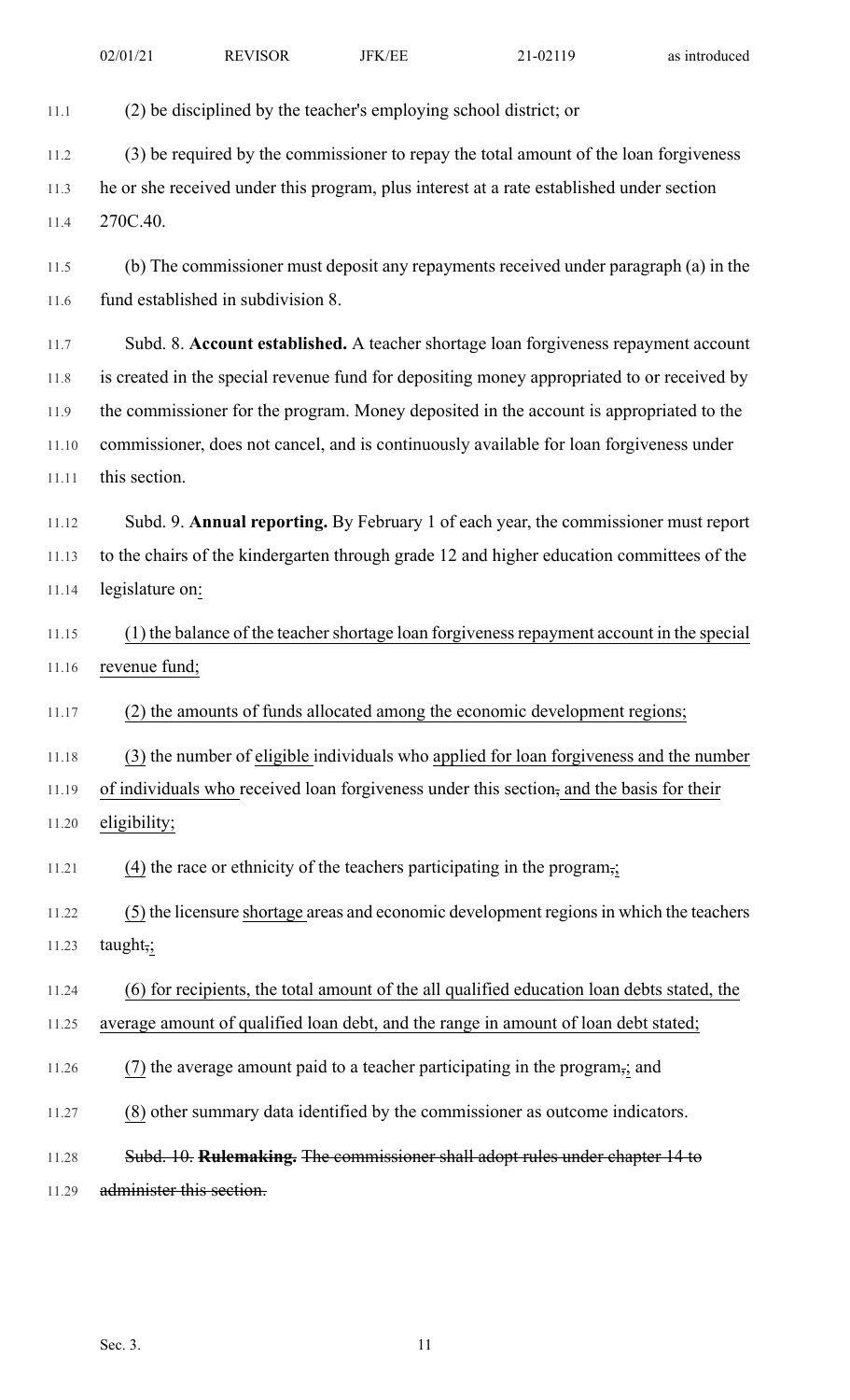|       | 02/01/21                                                                                      | <b>REVISOR</b>          | <b>JFK/EE</b>                                     | 21-02119                                                                                     | as introduced |
|-------|-----------------------------------------------------------------------------------------------|-------------------------|---------------------------------------------------|----------------------------------------------------------------------------------------------|---------------|
| 12.1  |                                                                                               | Sec. 4. APPROPRIATIONS. |                                                   |                                                                                              |               |
| 12.2  |                                                                                               |                         |                                                   | Subdivision 1. Aspiring teachers of color scholarships. (a) \$10,150,000 in fiscal year      |               |
| 12.3  | 2022 and \$16,150,000 in fiscal year 2023 are appropriated from the general fund to the       |                         |                                                   |                                                                                              |               |
| 12.4  | commissioner of the Office of Higher Education for transfer to the aspiring teachers of color |                         |                                                   |                                                                                              |               |
| 12.5  |                                                                                               |                         |                                                   | account in the special revenue fund under Minnesota Statutes, section 136A.1274, subdivision |               |
| 12.6  | $\underline{4}$ .                                                                             |                         |                                                   |                                                                                              |               |
| 12.7  |                                                                                               |                         |                                                   | (b) The commissioner of the Office of Higher Education may use no more than \$150,000        |               |
| 12.8  |                                                                                               |                         |                                                   | of the appropriation amount in this subdivision to administer the program.                   |               |
| 12.9  |                                                                                               |                         |                                                   | (c) The base appropriation for fiscal year 2024 and later is \$16,150,000.                   |               |
| 12.10 |                                                                                               |                         |                                                   | Subd. 2. Student teacher grants. (a) \$2,318,000 in fiscal year 2022 and \$3,100,000 in      |               |
| 12.11 |                                                                                               |                         |                                                   | fiscal year 2023 are appropriated from the general fund to the commissioner of the Office    |               |
| 12.12 |                                                                                               |                         |                                                   | of Higher Education for student teacher grants under Minnesota Statutes, section 136A.1275.  |               |
| 12.13 |                                                                                               |                         |                                                   | (b) In each fiscal year, \$500,000 of the appropriation must be allocated according to the   |               |
| 12.14 |                                                                                               |                         |                                                   | formula in Minnesota Statutes, section 136A.1275, subdivision 3, paragraph (c).              |               |
| 12.15 |                                                                                               |                         |                                                   | (c) In addition to any amount reserved under paragraph $(b)$ , \$1,818,000 of the            |               |
| 12.16 |                                                                                               |                         |                                                   | appropriation for fiscal year 2022 and \$2,600,000 of the appropriation for fiscal year 2023 |               |
| 12.17 |                                                                                               |                         |                                                   | are reserved for student teachers eligible for a grant under the criteria established in     |               |
| 12.18 |                                                                                               |                         |                                                   | Minnesota Statutes, section 136A.1275, subdivision 2, paragraph (a), clause (2), item (ii).  |               |
| 12.19 |                                                                                               |                         |                                                   | If these amounts cannot be fully spent because of a lack of qualifying applicants, any       |               |
| 12.20 |                                                                                               |                         |                                                   | remainder must be transferred to the student teacher grant program reserve account in the    |               |
| 12.21 |                                                                                               |                         |                                                   | special revenue fund established under Minnesota Statutes, section 136A.1275, subdivision    |               |
| 12.22 | $\underline{4}$ .                                                                             |                         |                                                   |                                                                                              |               |
| 12.23 |                                                                                               |                         |                                                   | (d) The commissioner of the Office of Higher Education may use no more than \$100,000        |               |
| 12.24 |                                                                                               |                         |                                                   | of the appropriation amount in this subdivision to administer the program.                   |               |
| 12.25 |                                                                                               |                         |                                                   | Subd. 3. Teacher shortage loan forgiveness program. (a) \$2,000,000 in fiscal year           |               |
| 12.26 |                                                                                               |                         |                                                   | 2022 and \$2,000,000 in fiscal year 2023 are appropriated from the general fund to the       |               |
| 12.27 |                                                                                               |                         |                                                   | commissioner of the Office of Higher Education for transfer to the teacher shortage loan     |               |
| 12.28 |                                                                                               |                         |                                                   | forgiveness repayment account in the special revenue fund under Minnesota Statutes, section  |               |
| 12.29 | 136A.1791, subdivision 8.                                                                     |                         |                                                   |                                                                                              |               |
| 12.30 |                                                                                               |                         |                                                   | (b) The commissioner may use no more than three percent of the amount transferred            |               |
| 12.31 |                                                                                               |                         | under this subdivision to administer the program. |                                                                                              |               |
| 12.32 |                                                                                               |                         |                                                   | (c) The base appropriation for fiscal year 2024 and later is \$5,000,000.                    |               |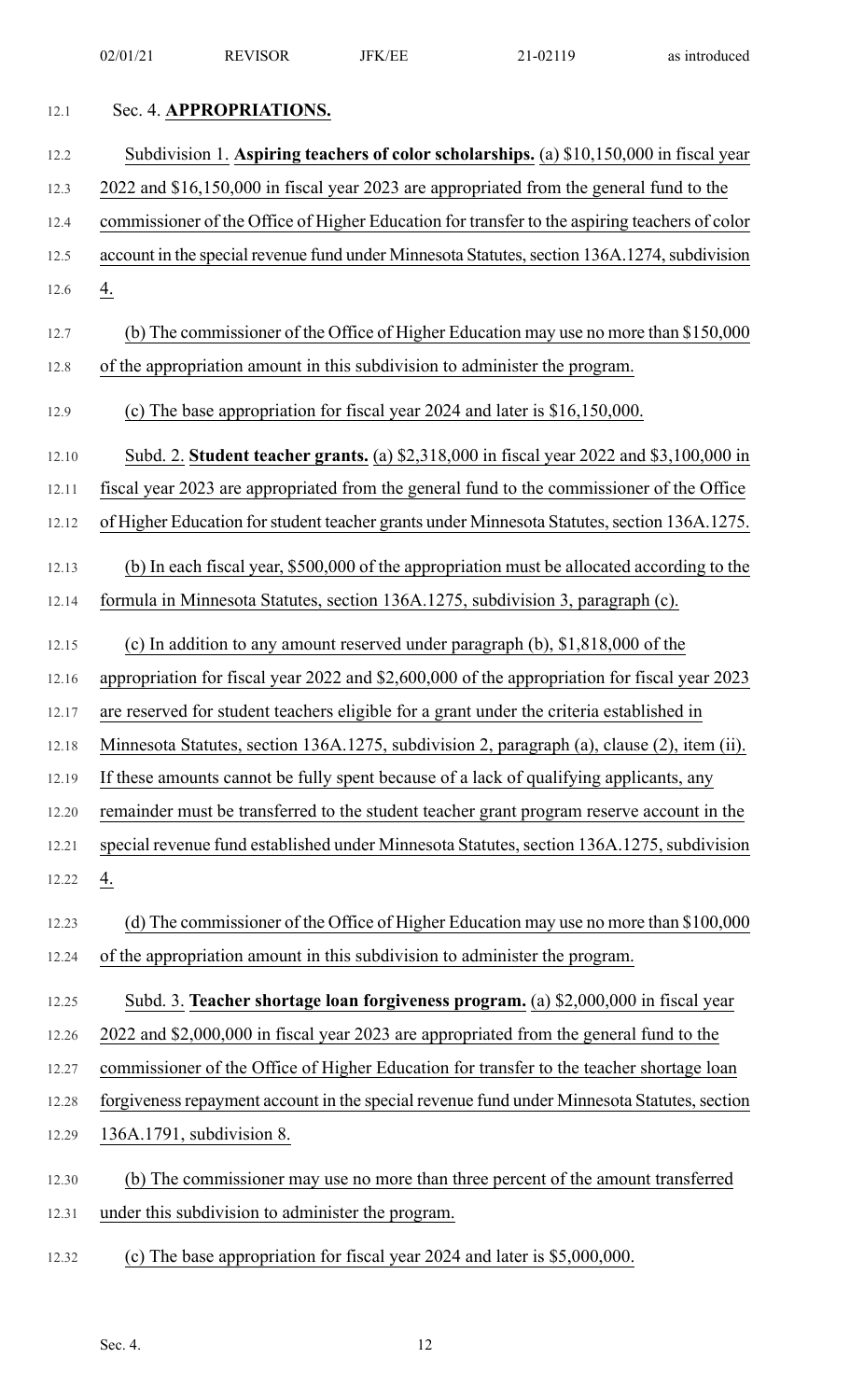- 13.1 Sec. 5. **REPEALER.**
- 13.2 Minnesota Rules, parts 4830.9100; 4830.9110; 4830.9120; and 4830.9130, subparts 2
- 13.3 and 3, are repealed.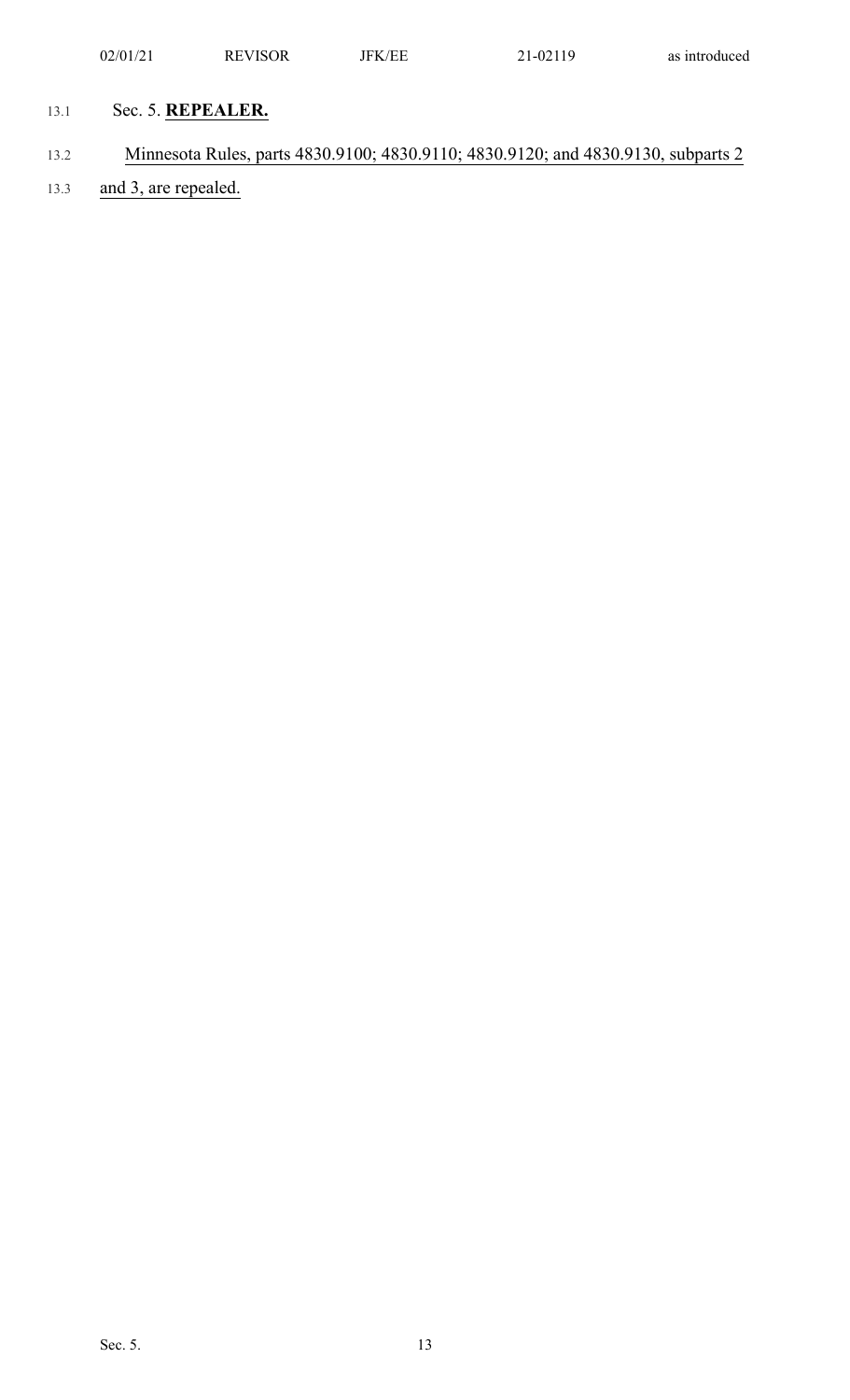#### APPENDIX Repealed Minnesota Rules: 21-02119

#### **4830.9100 SCOPE.**

Parts 4830.9110 to 4830.9130 govern the teacher shortage loan forgiveness program.

#### **4830.9110 DEFINITIONS.**

Subpart 1. **Scope.** For the purposes of parts 4830.9120 and 4830.9130, the terms defined in this part or in Minnesota Statutes, section 136A.1791, have the meanings given them.

Subp. 2. **Employed.** "Employed" means an individual currently providing classroom instruction.

Subp. 3. **Qualified educational loan.** "Qualified educational loan" means a loan, as defined in Minnesota Statutes, section 136A.1791, subdivision 1, that is not one of the following:

A. PLUS loans made under the Federal Family Education Loan (FFEL) program or Federal Direct Loan programs to parents of dependent undergraduate students;

B. Federal Consolidation Loans or Federal Direct Consolidation Loansthat repaid a parent PLUS loan; or

C. federal, state, commercial, or foundation loans that are in default.

Subp. 4. **Teacher shortage area.** "Teacher shortage area" means a licensure field, economic development region, or other shortage area identified by the Minnesota Department of Education. The commissioner of education shall provide an annual notice to the office identifying teacher shortage areas using the data collected for the report required under Minnesota Statutes, section 127A.05, subdivision 6.

### **4830.9120 ELIGIBLE PARTICIPANTS.**

To be an eligible participant, an individual must:

A. hold a teaching license issued by the licensing division in the Minnesota Department of Education on behalf of the Professional Educator Licensing and Standards Board;

B. be employed by a school district, as defined in Minnesota Statutes, section 136A.1791, subdivision 1, paragraph (c), to provide classroom instruction in a teacher shortage area;

C. not have received five annual awards from this program;

D. provide a completed application;

E. have outstanding qualified educational loan debt;

F. not submit false or misleading information on any application to this program;

and

G. provide verification of the application of previously awarded funds toward eligible qualified educational loans, if the applicant has previously received an award.

#### **4830.9130 APPLICATION AND DISBURSEMENT OF FUNDS.**

Subp. 2. **Award amount.** The amount of an eligible participant's annual award shall not exceed \$1,000 or the cumulative balance of the applicant's qualified educational loans, including principal and interest, whichever amount is less.

Subp. 3. **Funds availability.** If there are insufficient funds to provide an award to all eligible participants, the commissioner shall not prorate each award. The commissioner shall prioritize the awards to eligible participants based on: